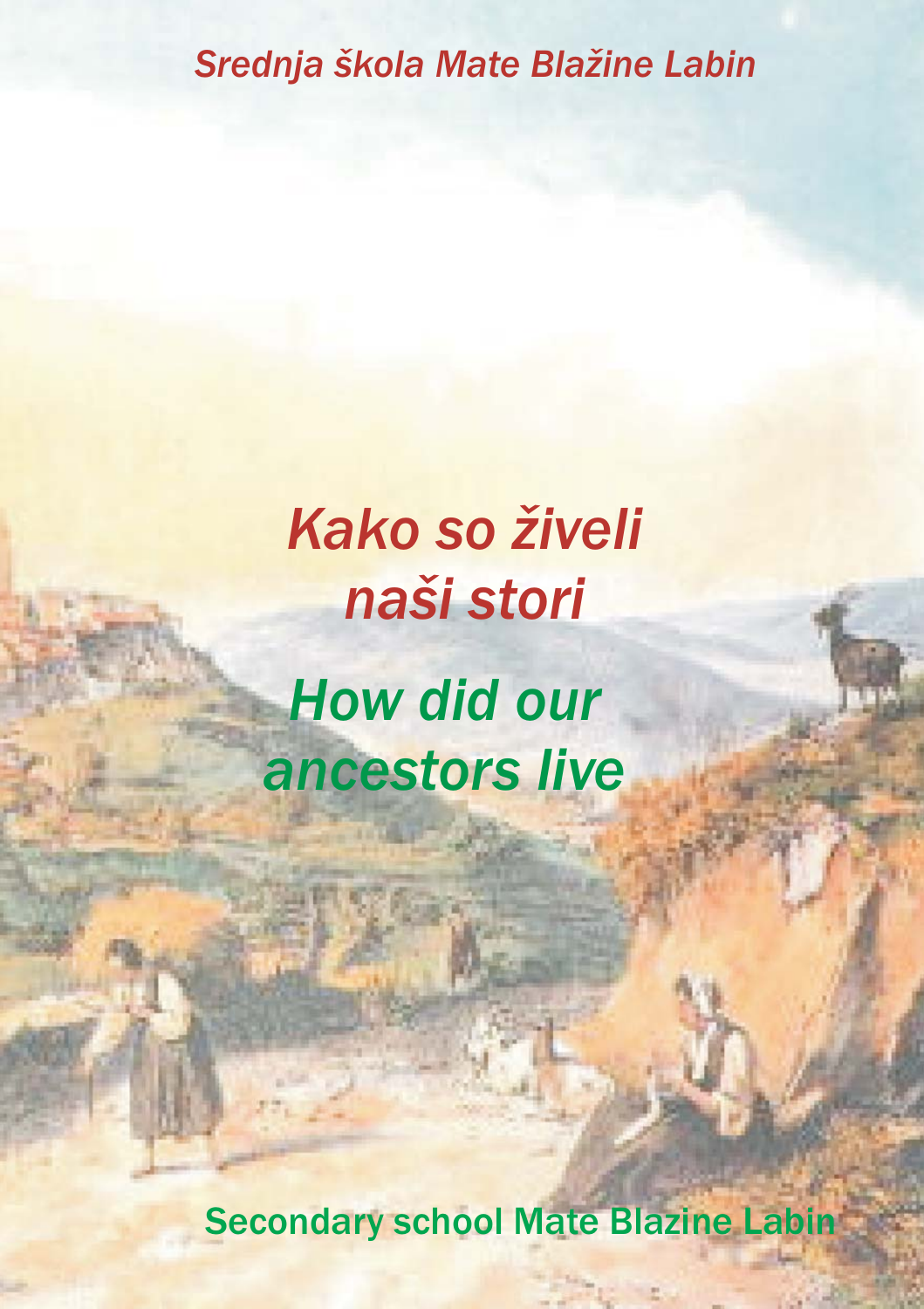



*Autori / Authors: UNESCO-SEMEP, GLOBE& ECO group Secondary School Mate Blažine Labin ekoblazina@yahoo.com*

*Voditelji grupe / Menthors: Mira Hrvatin,prof. Čeda Perko,prof.*

*Lektor / Lector: Jadranka Kraljević,prof.*

*Kompjuterska obrada / Computer design: Sebastian Brenčić*

#### *Suradnici / Participants:*

*TC Koromačno d.o.o. Labinska tiskara d.o.o. Grad Labin, "Zdravi grad" Turistička zajednica Grada Labina Rabac d.d.*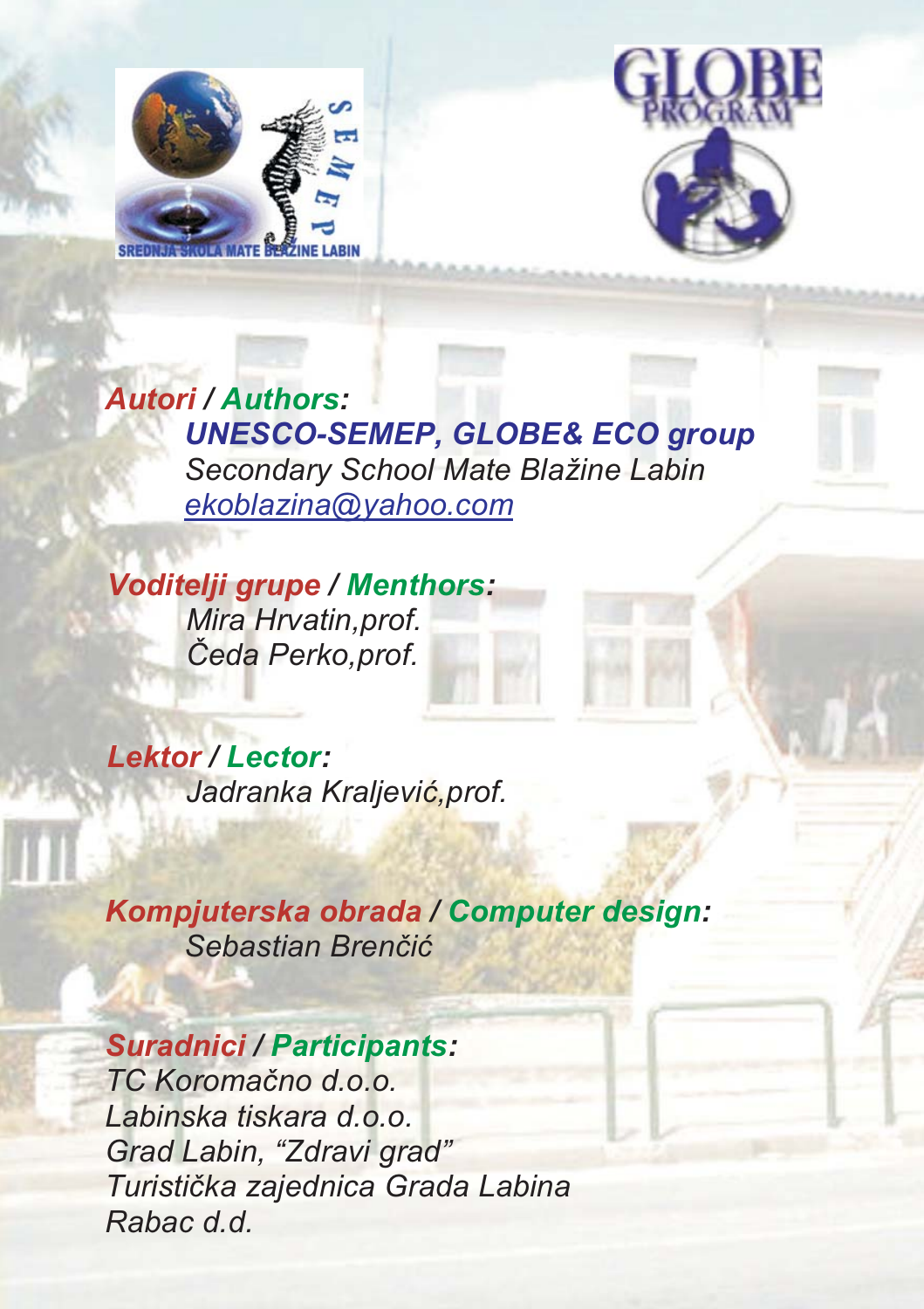## *KAKO SO ŽIVELI NAŠI STORI*

### *HOW DID OUR ANCESTORS LIVE*



*Kade so živeli Where did they live*



*Kako so se nosili How did they dress*



*Kako so delali How did they work*



*Ca so jali What did they eat*



*Kako so se lecili How did they cure themselves*



*Kako so se urejivali How did they take care of themselves Kako so se zabovljali How did they entertain themselves*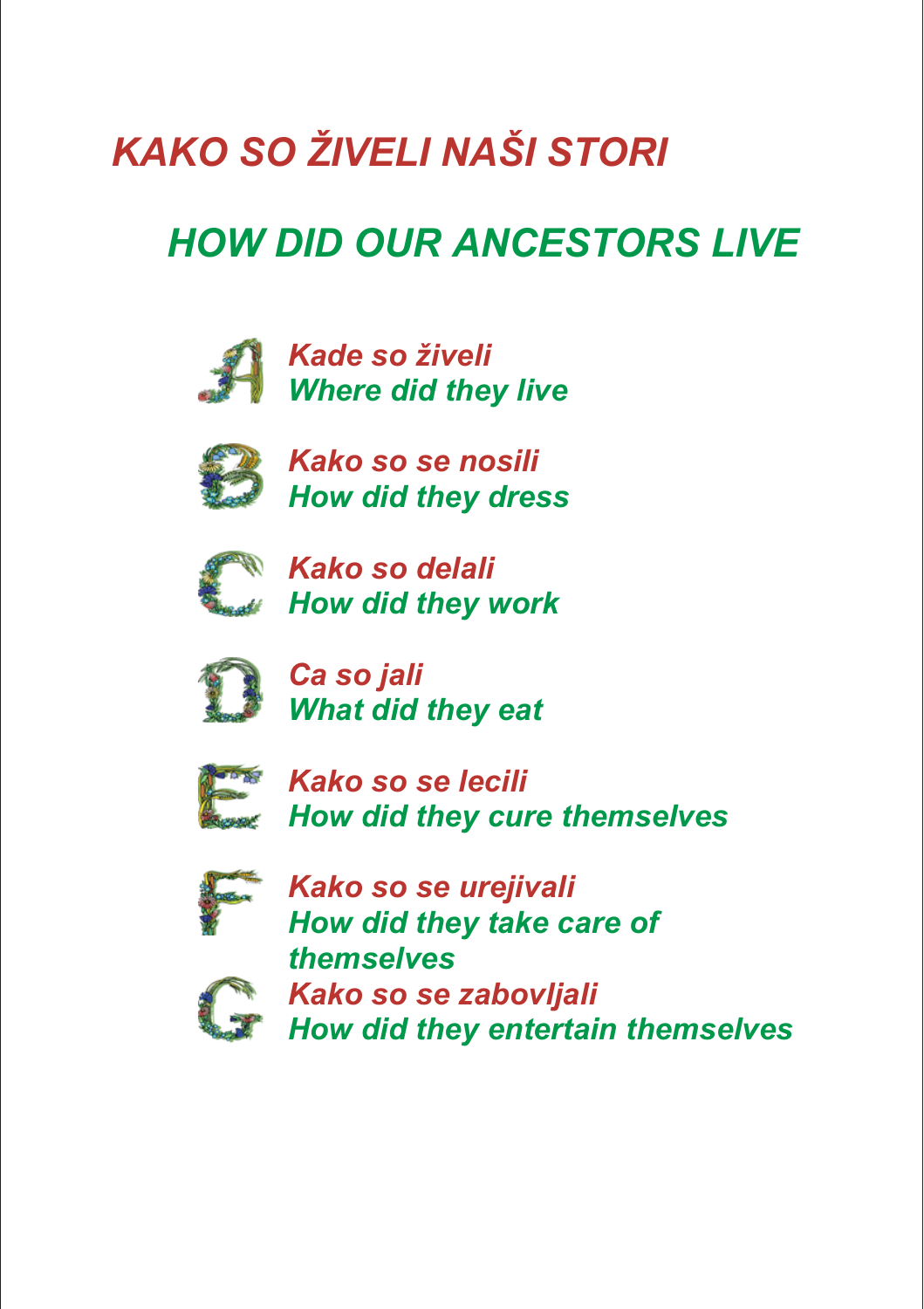

*Va takoveh kućah so živeli naši stori. Živeli so drugošlje nego danas. Ko bi te propjo oteli znat kako je bilo smo van provali pokazat va ven mićen librete.*



*Our ancestors lived in houses like this one. Their lives were different than ours and if you want to know more how our ancestors used to live keep reading our "small book".*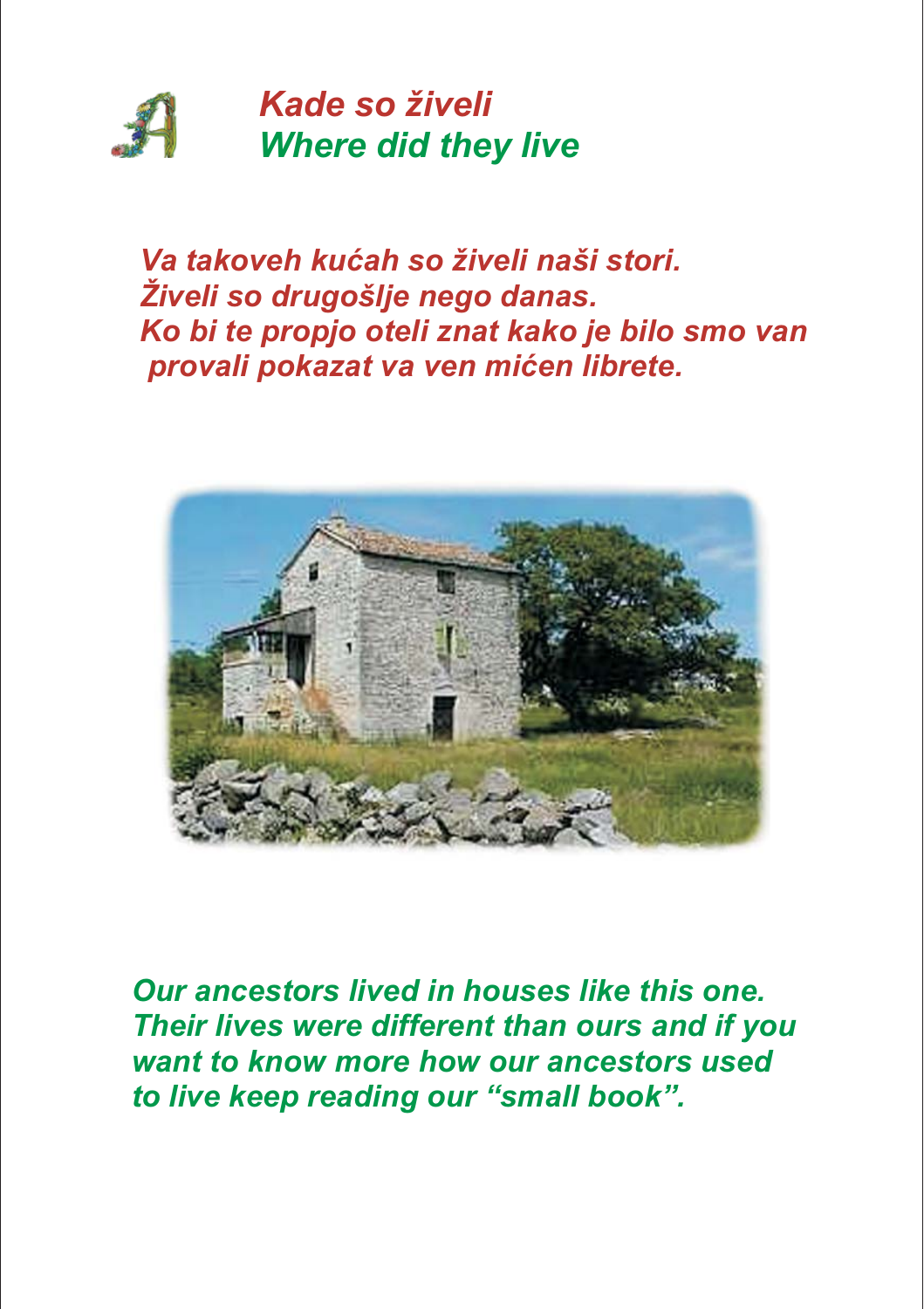

#### *Kako so se nosili How did they dress*

*Facol Kerchief Stomanja Shirt Kotola Clothes Tarverša Apron Krzot Waistcoat*

*Stomanja Shirt Kržot Waistcoat Brageši Trousers Holjovi Stockings Postoli Shoes*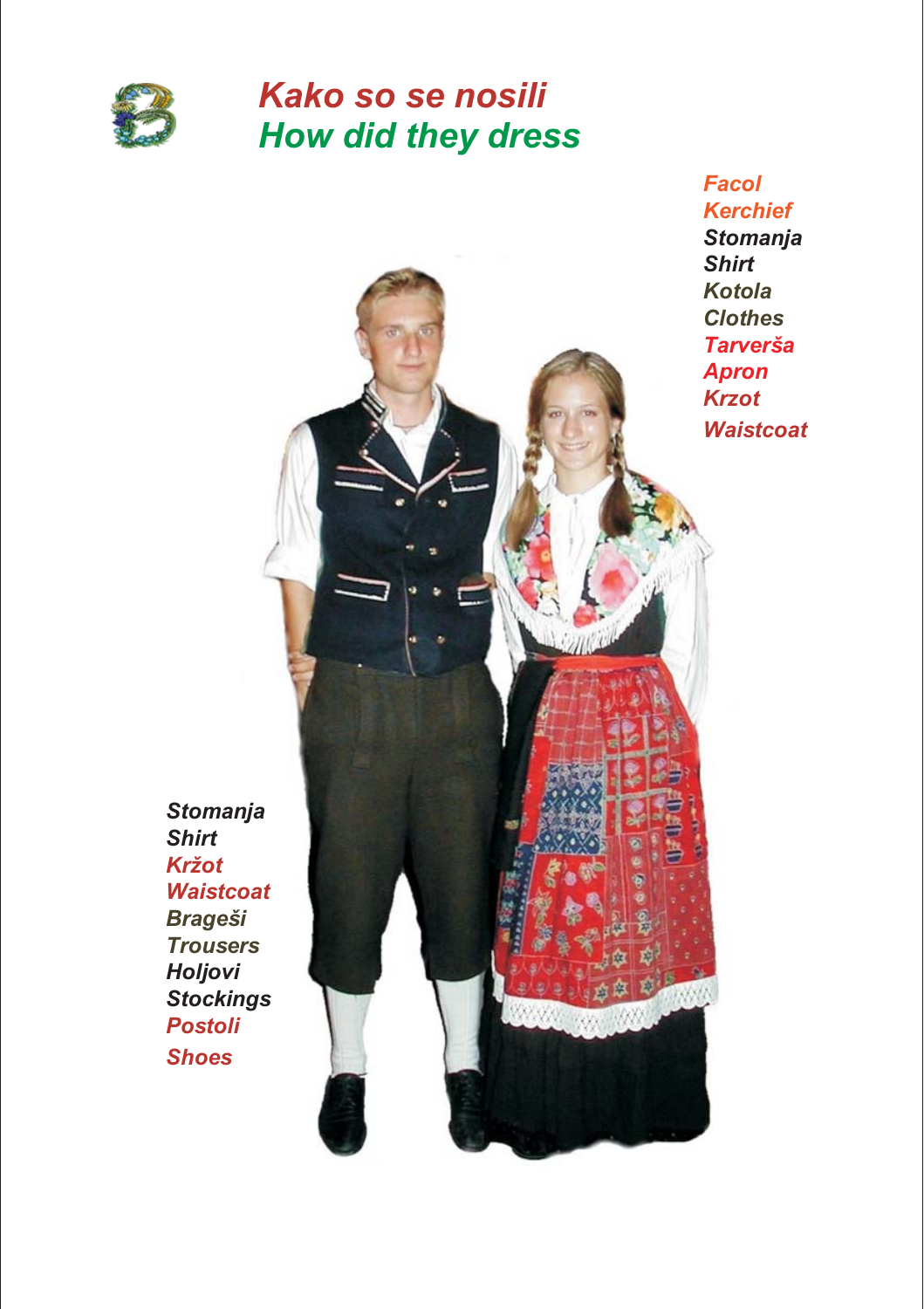

*Kako so delali How did they work*



*Delo na njive Till the ground*



*Dela se tartoja Make a hay-stock*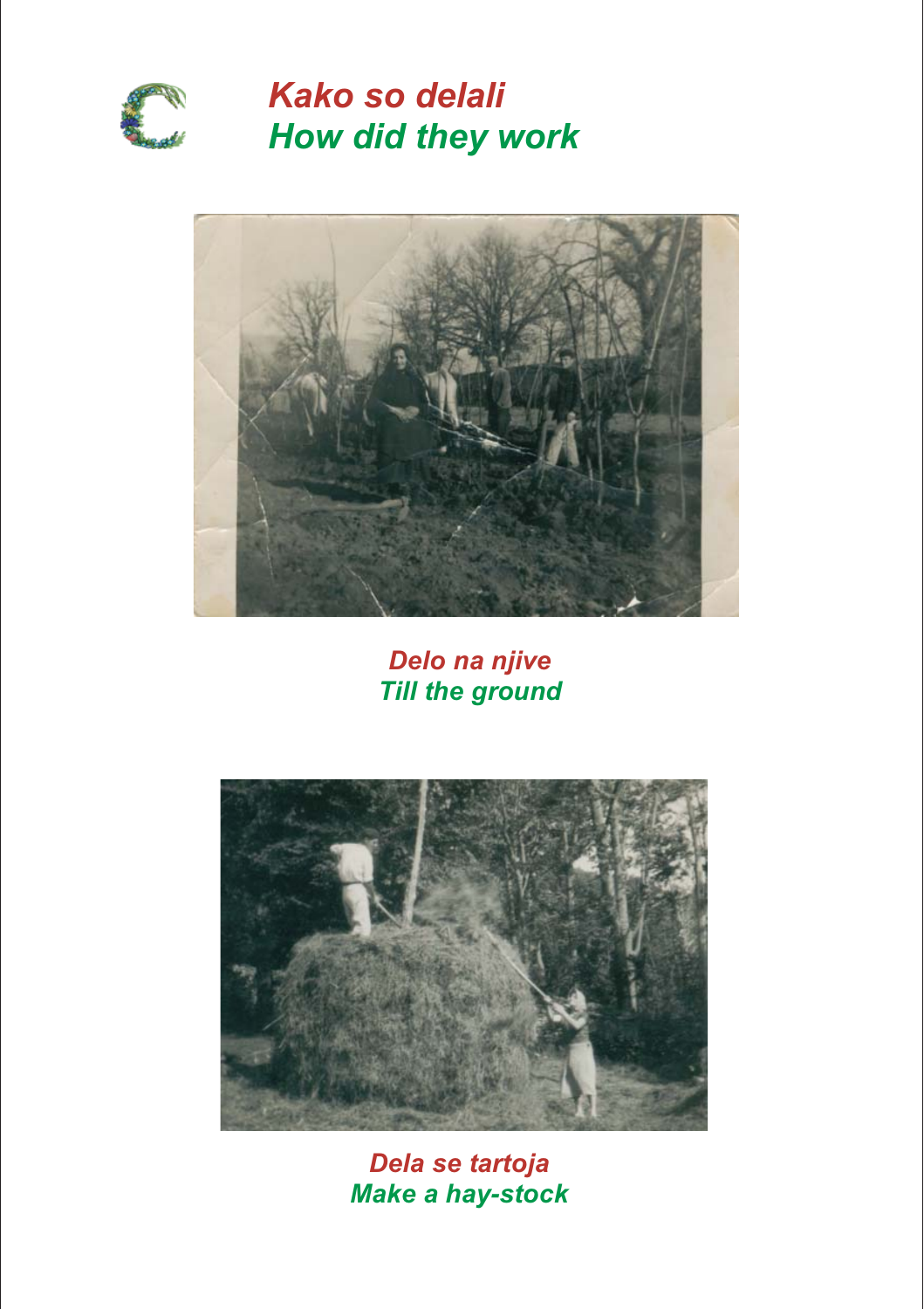

#### *Kuhalo se na ognjišću va lavece, a peklo se pod crepnjo.*



*Our ancestors prepared food on fire place in earthenware.*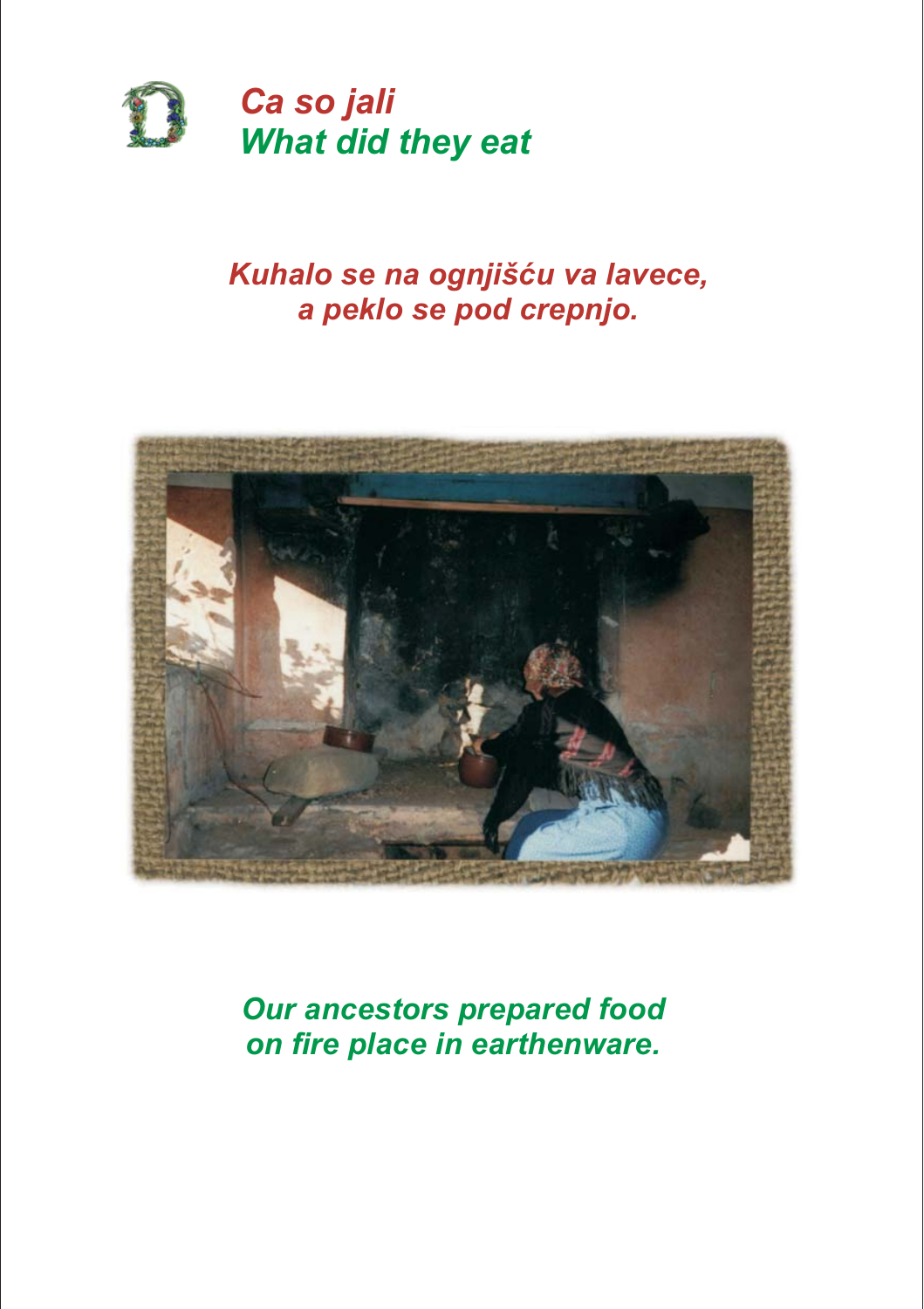#### *MANEŠTRA*

*Ca pride nutra: 4 l vodi, 15 dek pažula, 15 dek trukinji, 30dek kumpira, 50dek kosti od pršuta, 5 dek pešta I sol.*

*Kako se dela: Klas vodu da kuha, kada zakuha stavit pažul,trukinju i suhe kosti. Kada se pažul skuha na pol klade se pešt i kumpir porežen na fetice. Klade se i soli po volji. Pusti se kuhat do mekega. Pešt se storije tako da se špeh i česan dobro spahtaju.*

*Ingredients: 4 l water 15 dag beans 15 dag corns 30 dag potatoes 50 dag ham 3-5 dag "pešta" salt*

*Method: Put water to boil. When water is boiled, add beans, corn and ham. When beans are half cooked put "pešt" and potatoes cut in cubes and then add some salt. You may also add pasta. Boil until everything gets soft.*

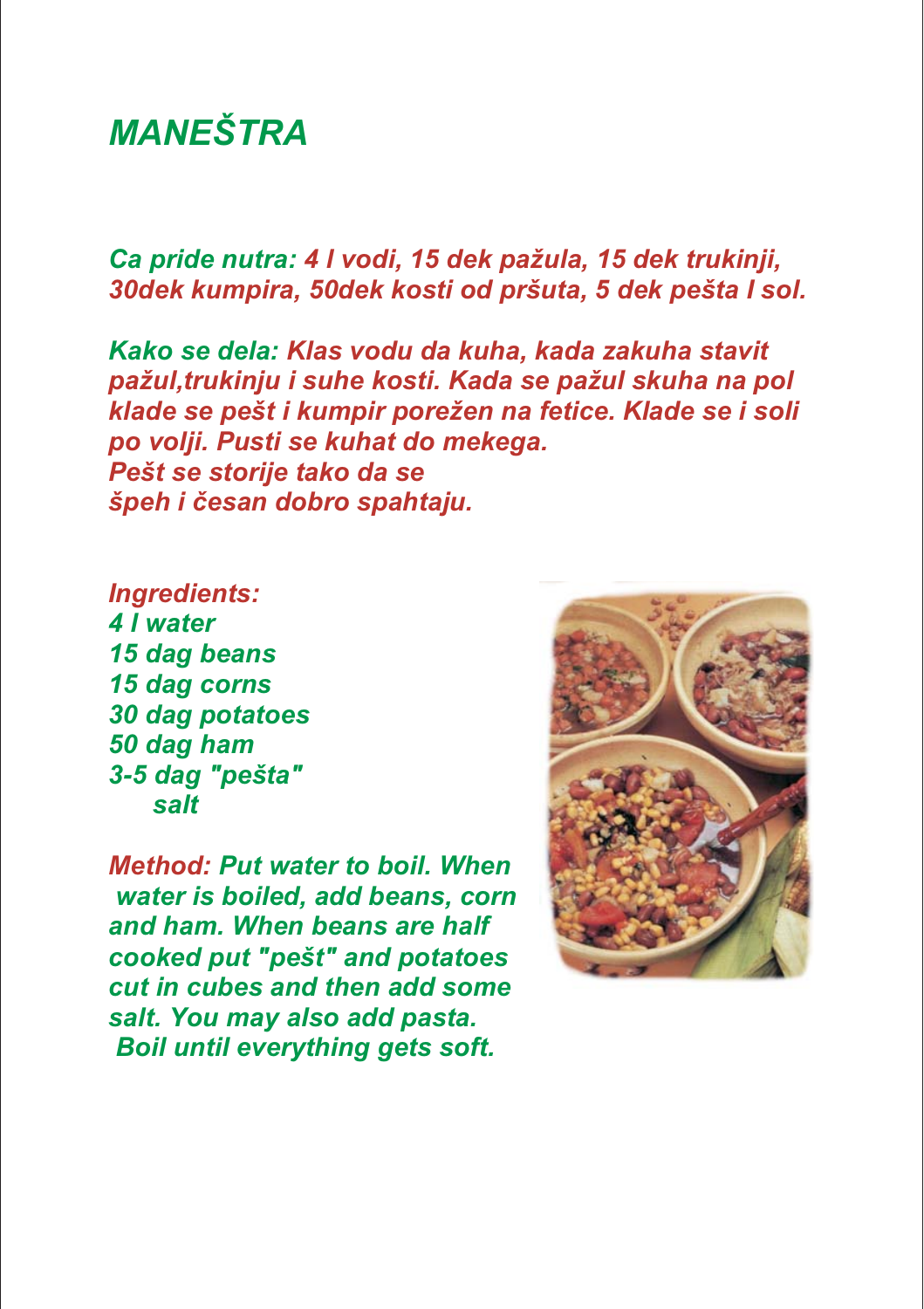#### *KRAFI*

*Ca pride nutra: Za testo treba: 50 dek muki, 4 joja, sol. Zmesit testo. Za napunit krafi treba: 20 dek freškega sira od kravi, 5 dek parmezana, 2 joja, 2 žlice cukara, naribana kora limona, 10 dek grožðica Kako se dela: S pironon speštat sir od kravi, klas ribanac, stučena joja, sol, cukar, koro limona i grožðice. Se to dobro zmešat. Testo razvoljat i po njen delat kupići od smese. Pokrit ih s testom i s mižolon rezat krugi keh treba s pironon stisnut se na okolo. Na kraju hi treba klas kuhat va slono vodo.*



#### *Ingredients:*

*Filling: 50 dag flour, 4 eggs, salt For mixture: 20 dag cottage cheese, 5 dag "parmezan" cheese, 2 eggs, 2 spoons of sugar, grafe lemon's peel, 10 dag raisins.*

*Method: First mash cottage cheese, parmezan, eggs, salt, sugar, lemon's peel and raisins, then mix with a fork. Roll the dough and put little heap filling on it , cover them with dough and with a glass make circles. Press the circles with fork all around because if you don't the filling will go out. Then cook them in salted water.*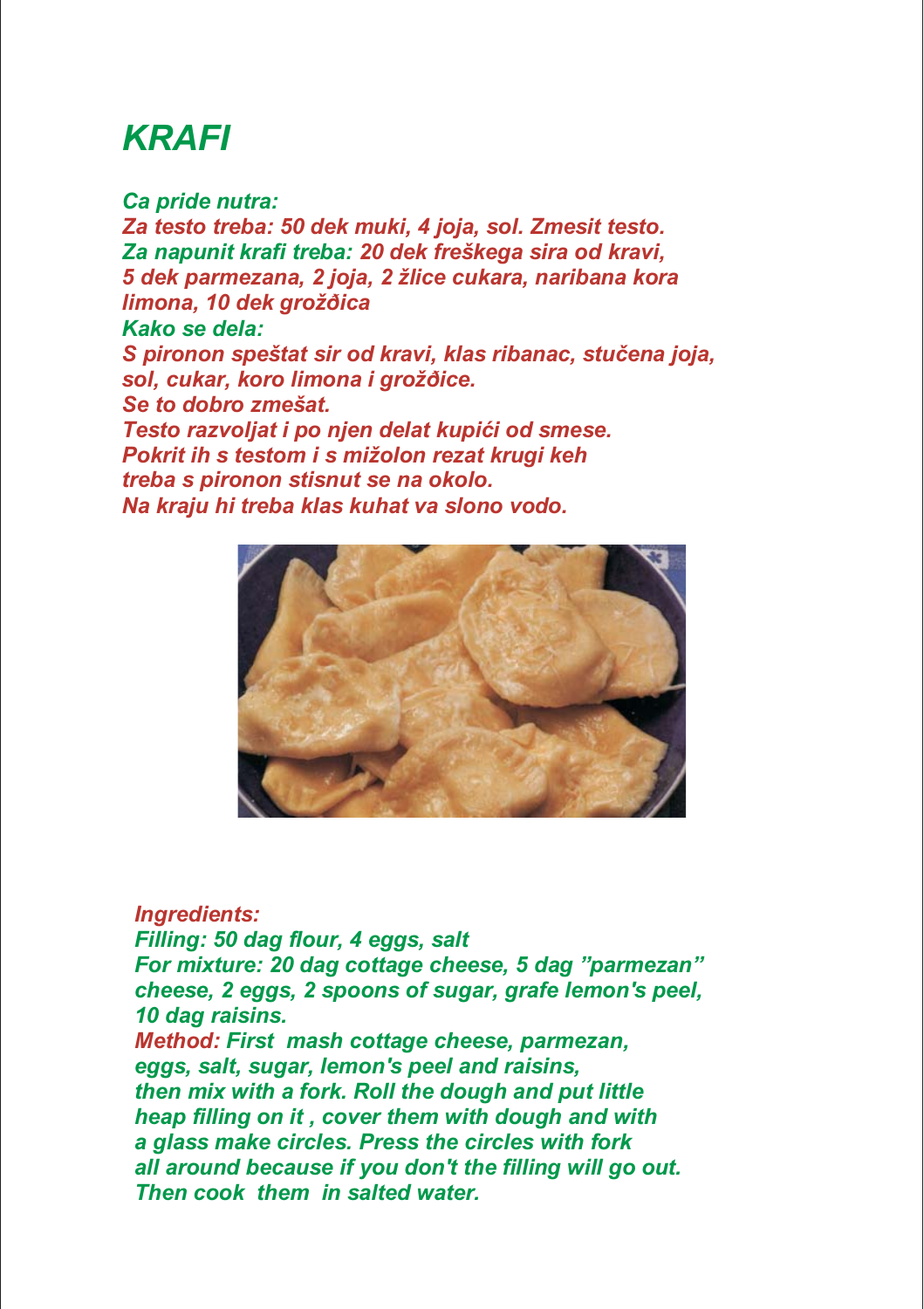#### *BAKALAJ NA BELO*

*Ca pride nutra: 40 dek suhega bakalaja, 3 deci ulja od uliki, 3 deki cesna, 1 list od jagurinki, 2 deke soli Kako se dela: Bakalaj treba najprvo pustit da se moci va vode preko noći. Onda ga treba stavit kuhat va slono vodo, dodat malo cesna, list od jagurinki i kuhat dok ne pride mehki. Treba ga očistit od kosti i od crne kožice i onda ga tuć s mikseron ili s kuharico toliko dok ne pride koko kumpir pire. Ono ca je zustalo od cesna treba isjeckat, popražit malo na ulju od uliki I dodat bakalaj. Staviti soli. Stalno mešat i dodavat ostalo ulje. More se jes som skruhom, ali anke s pasuticami ili palento.*



*Ingredients: 400 g cod fish, 3 dcl olive oil, 30 g garlic, 1 maple leaf, 20 g salt*

*Method: Put the cod fish in the water overnight. Then boil it in salted water, add some garlic, maple leaf and boil it until it gets soft. Remove the bones and black skin and beat it with food processor or ladle. Hash the rest of the garlic, fry it in olive oil and add the cod fish. Add some salt. Mix constantly adding the rest of the oil. Eat it on bread or with Istrian pasta called "pasutice".*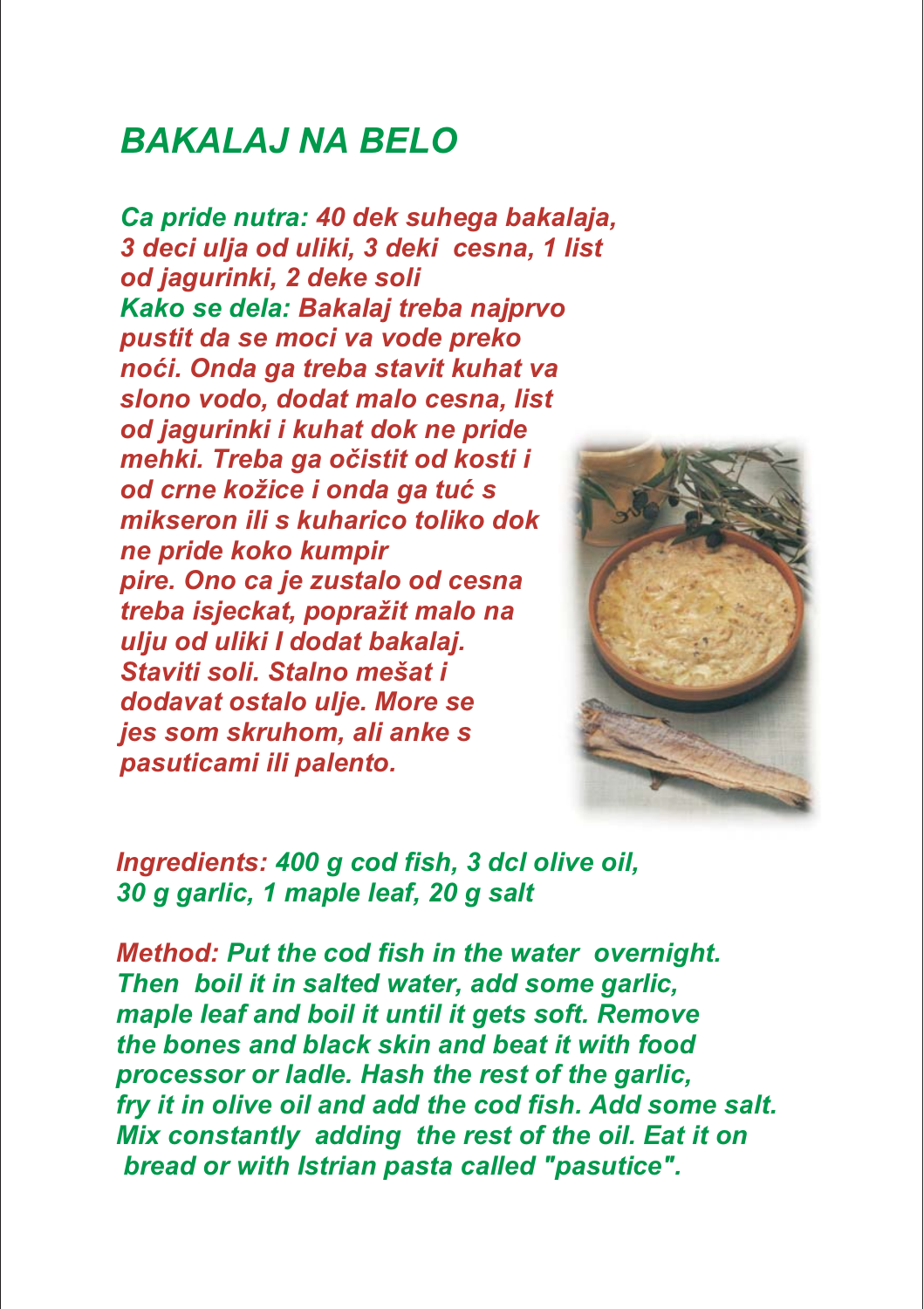#### *SUPA*

*Ca pride nutra: 2 feti domoćega kruha, pol litri crnega vina, 2-3 vele žlice cukara, 2 breskvi Kako se dela: Stavimo peć kruh na žeravicu od ognjišća. Obrnjivamo ga s obe bondi dok ne dobije lepi žuti kolor. U bukaletu vina stavimo cukar i očišćene breskvi narezane na kusi. Kad vinemo kruh od žeravice spuhnemo popel i dok je još tepal stavimo ga va vino.*



*Ingredients:2 slices of white home made bread, 0,5 l of red wine, 2-3 big spoons sugar, 2 peaches Method: Roast slices of home made bread on live coal. From time to time switch sides of slices until they get nice brown. Put the sugar and sliced peaches in the wine. When the bread is done, blow of the ash and put it in the wine.*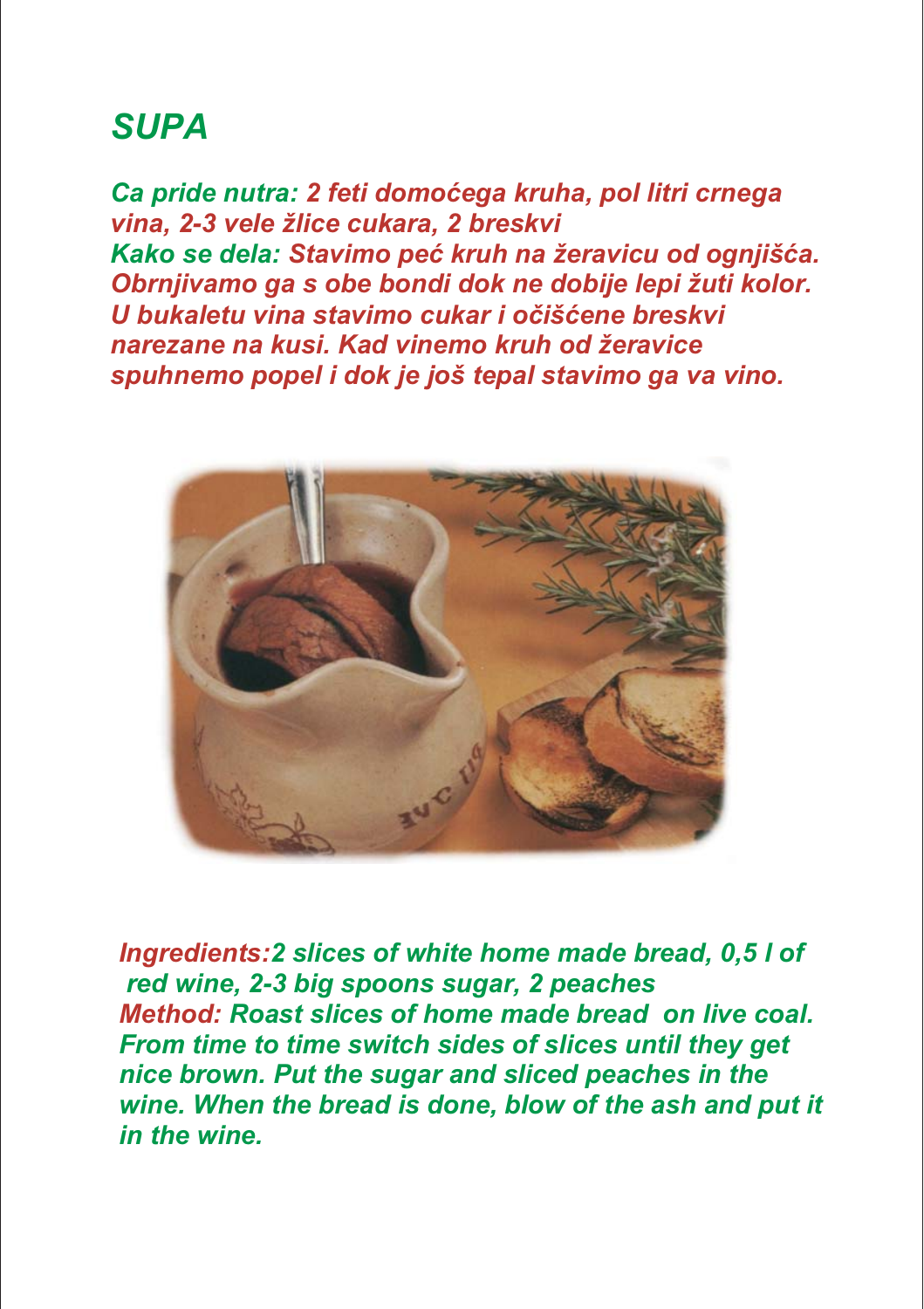

*Kako so se lecili How did they cure themselves*

#### *STORE MEDEŽIJE*



*FEBRA*

*celo telo (celo, vrot, ruki, nogi i prsa) pokrit sa impaki od rakiji ili sa impaki od vinskega osta miću decu zamotat va hlodni mokri lancun*

*UPALA UHA ulje od uliki zateplit toliko da se uho ne zapece i stavljivat va uho*



*OLD MEDICINE*

*FEVER*

*cover whole body(forehead, neck, arms, legs, chest) with compresses of brandy or wine vinegar wrap babies into cold wet compress*

*EAR INFECTION put the warm olive oil into your ear*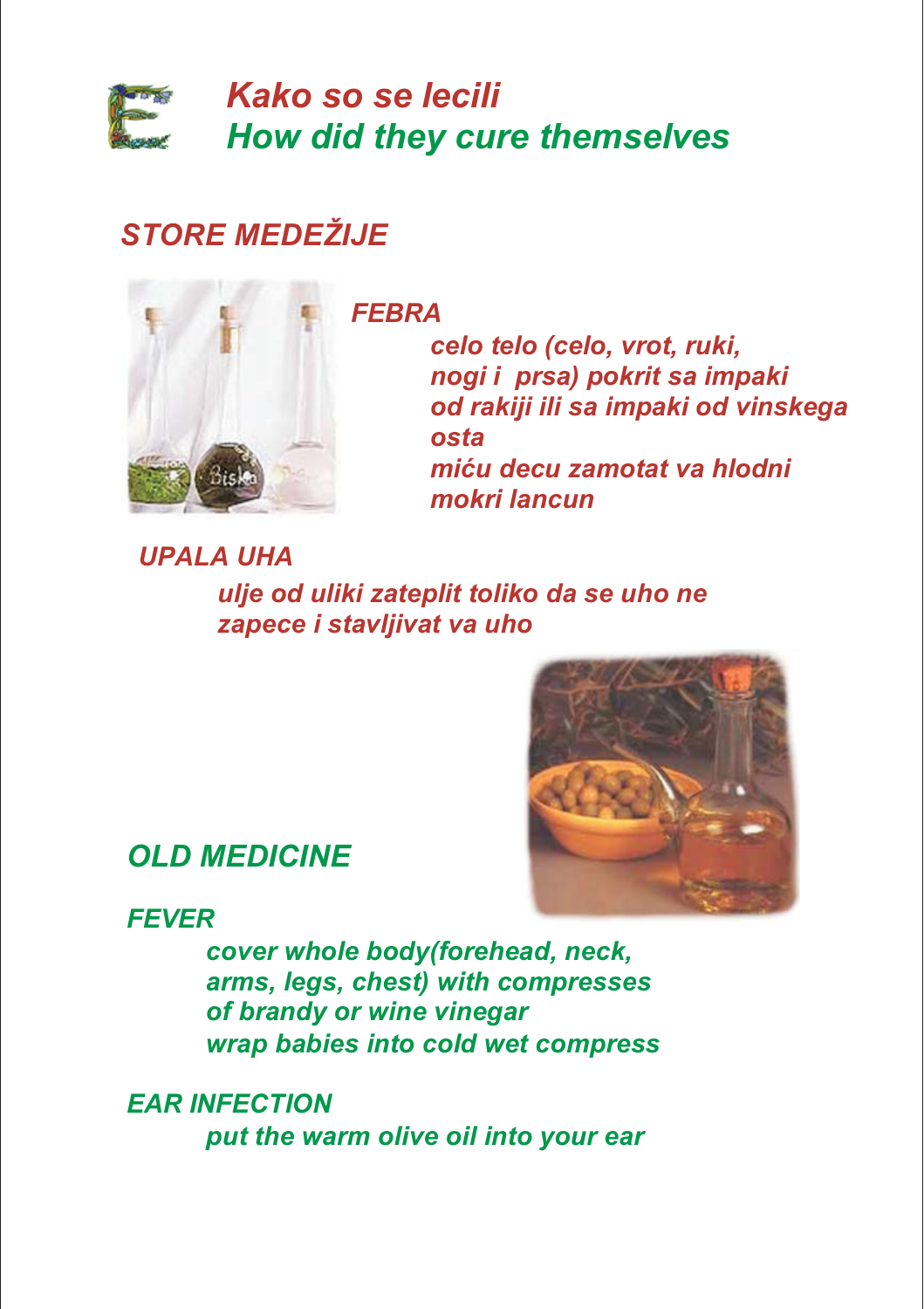

*LIJAVINA - pit čaj od suhe oskoruši*

*DIARRHEA - drink tea of dry service (berry)*

*ŽULJ Zet pol glovi cesna, ocistit i spestat. Klas na žulj ujutro i navecer, za 3-4 dni će žulj past*

*BLISTER Take a half of a garlic clove. Clean it and smash it. Put it on the blister in the morning and in the evening. For 3-4 days it will fall off.*

#### *OPEKLINE*

*Zet jenu žlicu sitno zreženega lista ranjeniha, ulja od uliki, meda i bejlanjka od jenega jojeta. Se to mešat jenu uru. Pokle tega s ten namazat opeklini i one će brzo pasat.*

#### *BURNS*

*Take a spoon of finelly chopped betonica leaf, olive oil, honey and 1 egg white. Put this mixture on the burns and they will pass soon.*

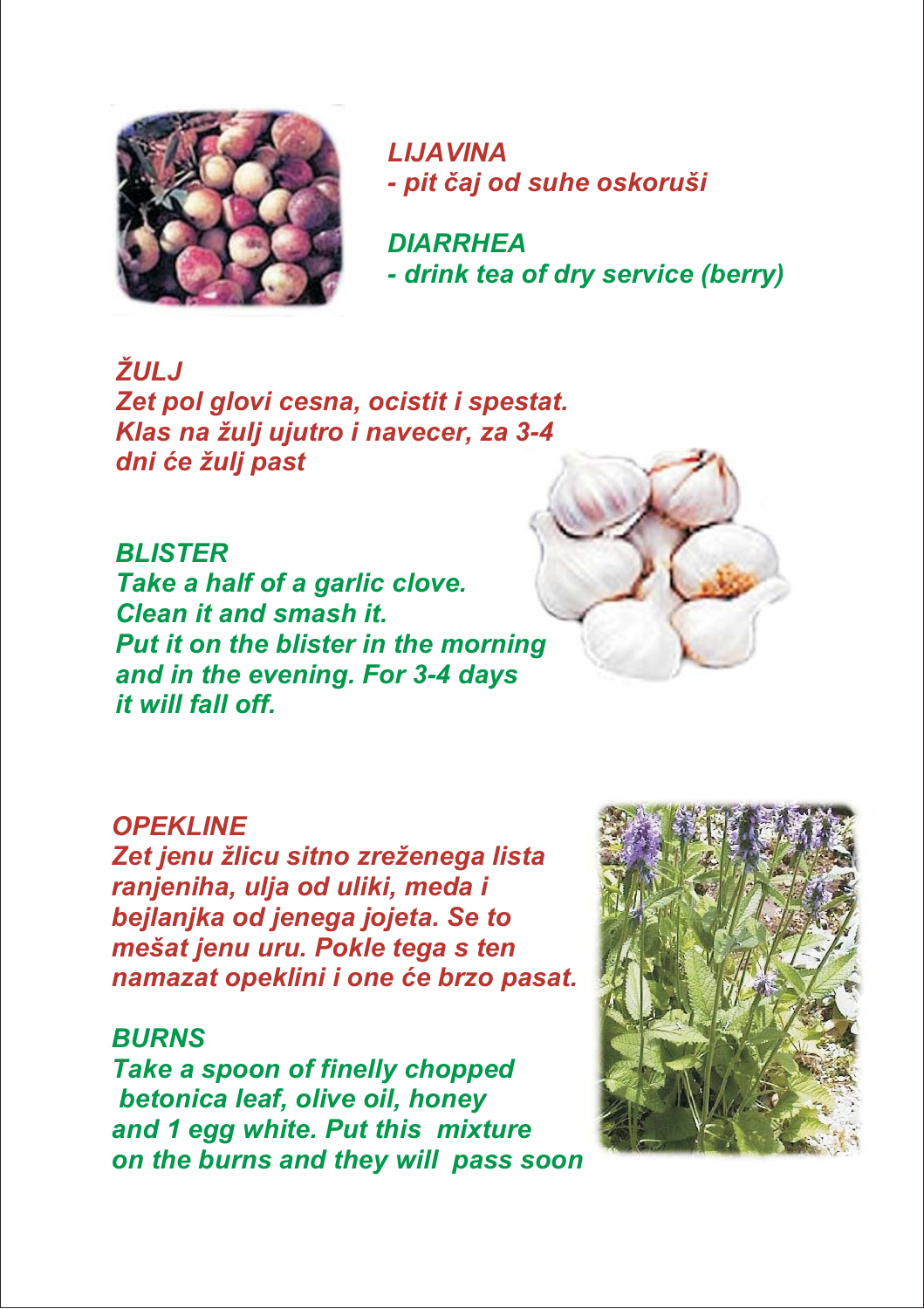

#### *ZA PRAT VLOSI I ROBO*

*klali so popel va vodo skuhali so pustili so da se ohlodi precedili so da makno popel zostala je samo bistra voda ka je anke i jaki lug sa to so vodo proli vlosi I robo*



#### *WASHING HAIR & CLOTHES*

*people used to put ashes into water cooked mixture left it till it got cold filtered to remove ashes from the mixture only clear water was left and it was also a strong base with such water they used to wash hair and clothes*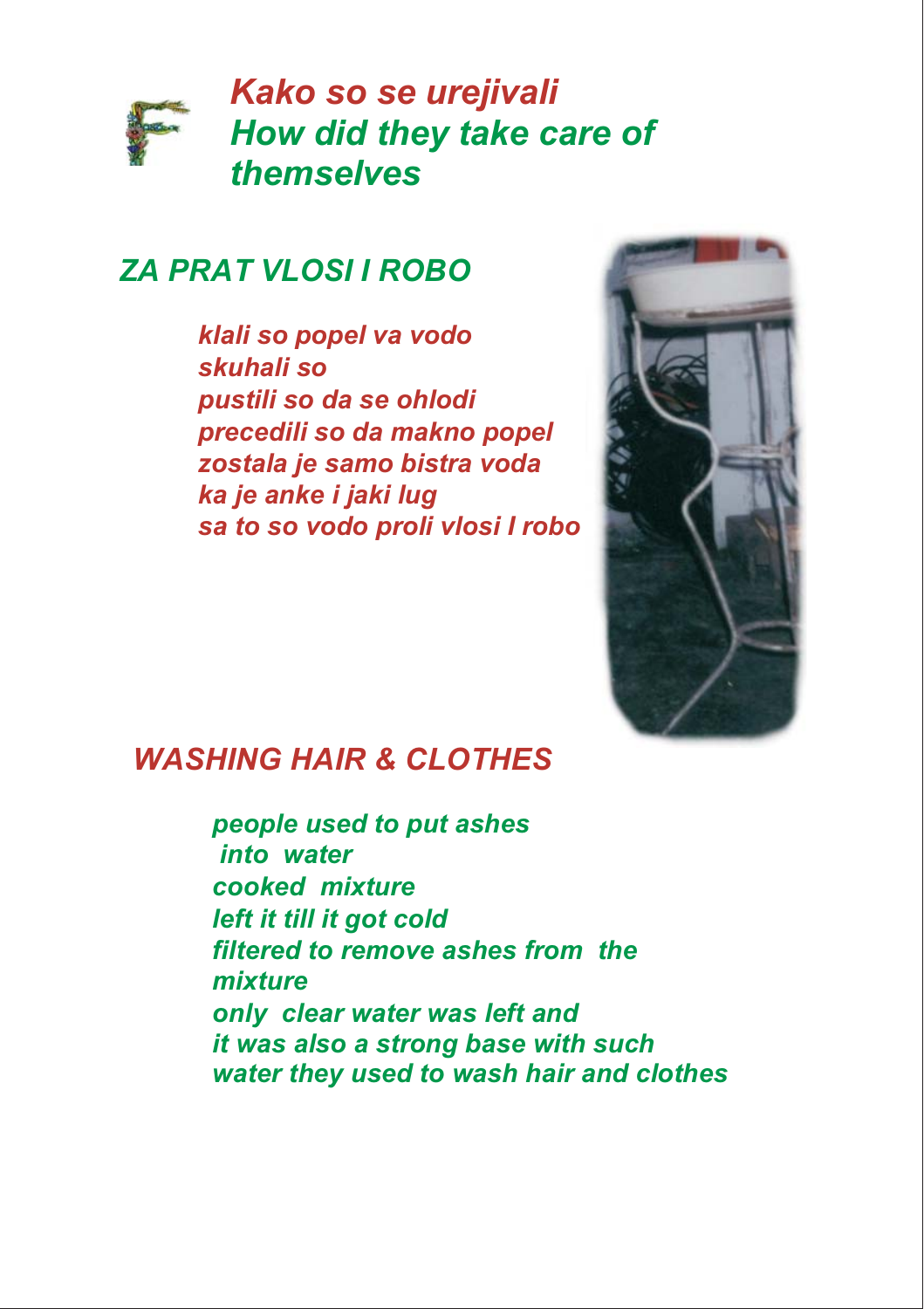#### *GLATKA KOŽA*

 *pomešamo 2 žlice morske soli sa sokon od limona i s ten istrljamo celo telo, a pokle tega operemo s vodon.*



#### *SMOOTH SKIN 2 spoons of salt mix with 2 spoons of lemon juice and with this mixture you rub your body and then you wash it with water*

#### *MASKA OD MEDA*

*- jena žlica meda, jena žlica kiselega vrhnja, jeno žuto od jojeta - sve dobro zmešamo i klademo na lice va tankem sloje i to pomažemo tri puti*

*- držimo dvajset minuti i maknemo tako da operemo lice s teplo vodo.*



#### *HONEY CREAM*

*- 1 spoon of honey, 1 spoon sour cream, 1 egg yolk - mix it; put it on face in a thin layer; repeat the procedure 3 times*

*- leave it for 20 minutes and then wash the face with warm water*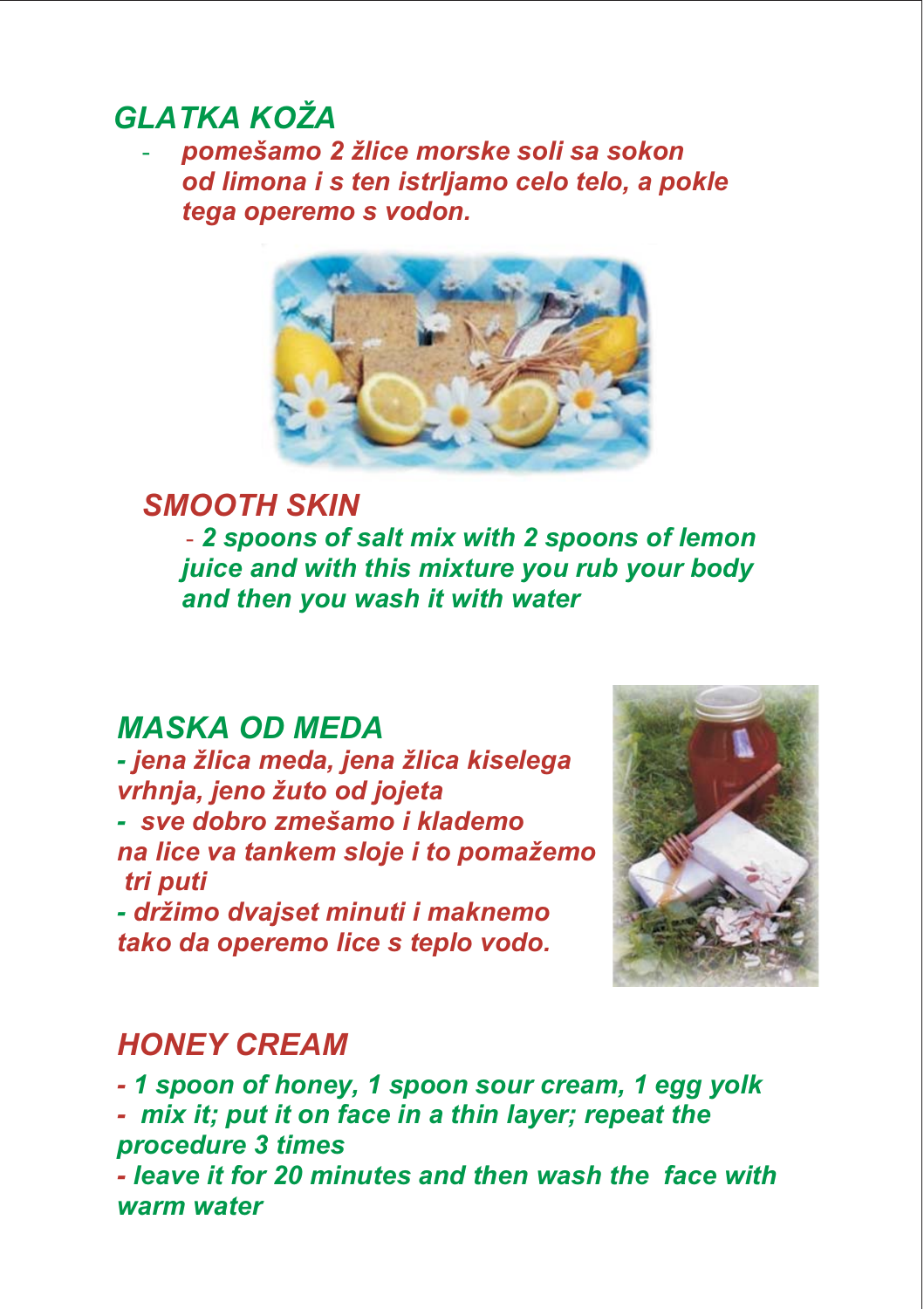#### *BRKANJE VLOSI*

*steplili so železno šipko na ugnje zamotali so vlasi okolo šipki držali jeno vreme odmotali vlosi od šipki ili*

*razbili su krpo na mići kusi zamotali vlosi sa prstami – storili "pužići"*

*zavezali pužiće sa krpicami pustili dokle se vlosi ne osuše*



#### *CURLING THE HAIR*

*people used to warm up the iron bar on the fire enveloped the hair around the bar kept for some time then unrolled the hair from the bar*

*or*

- o *people used to tear the cloth into little pieces*
- o *enveloped the hair with the fingers creating little "snails"*
- o *bint these "snails" with those little pieces of cloth*
- o *left the hair to dry*



*Željezna šipka za brkanje vlosi Iron bar for curling the hair*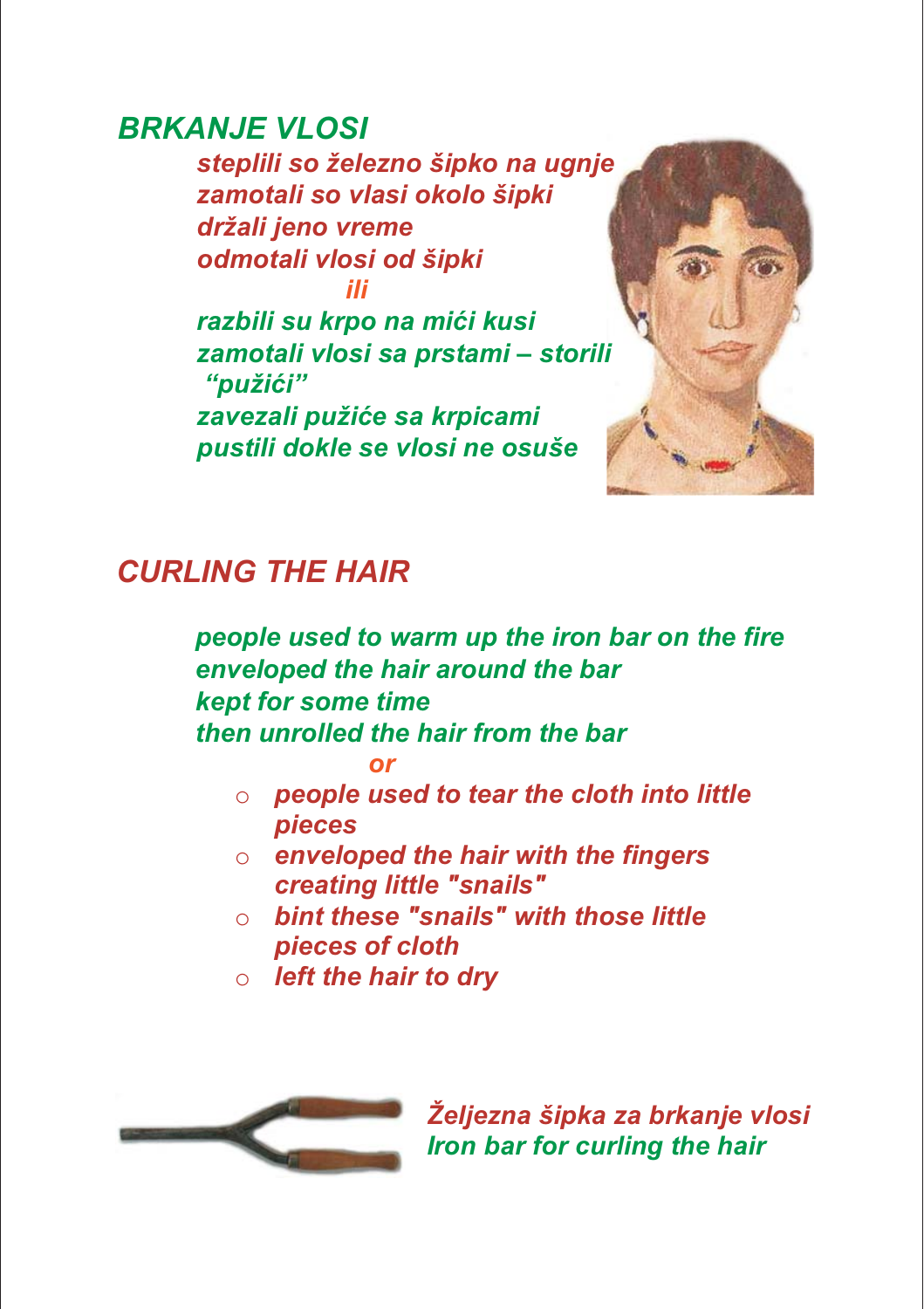

#### *ZABAVA*

*Va Istre su vaika bile narodne fešte. Delali su hi va nedelju spreda crekve va kakove lože. Toncalo se i igralo na horti. Toncalo se balun, ruki-nogi, cotić, valcer, verac, šato, balo di kušin, na kantrege i drugi tonci. Mlaje divojke nisu smele biti dugo, samo do ure ku su mater i otac in rekli i mogle su bit samo s ken su oni rekli (prvo su se ženili samo s ken su in doma rekli da moru).*



#### *PARTIES*

*Public festivities or "fešte" were very popular in Istria. They took place in front of the churches or city halls on Sundays. People danced and sang and played "harmonica" accordion and "gunca" which are famous Istrian instruments. The younger girls could stay at the party only till the hour that their parents had alowed them to, and straitly with the boys that also their parents had arranged (marriages were arranged before between parents, without their daughter's opinion). At those parties people were drinking a lot of wine. They also danced a lot. The most popular dances then were: balun, ruki-nogi, cotić, valcer, verac, šoto, balo di kušin, na kantrege and other dances.*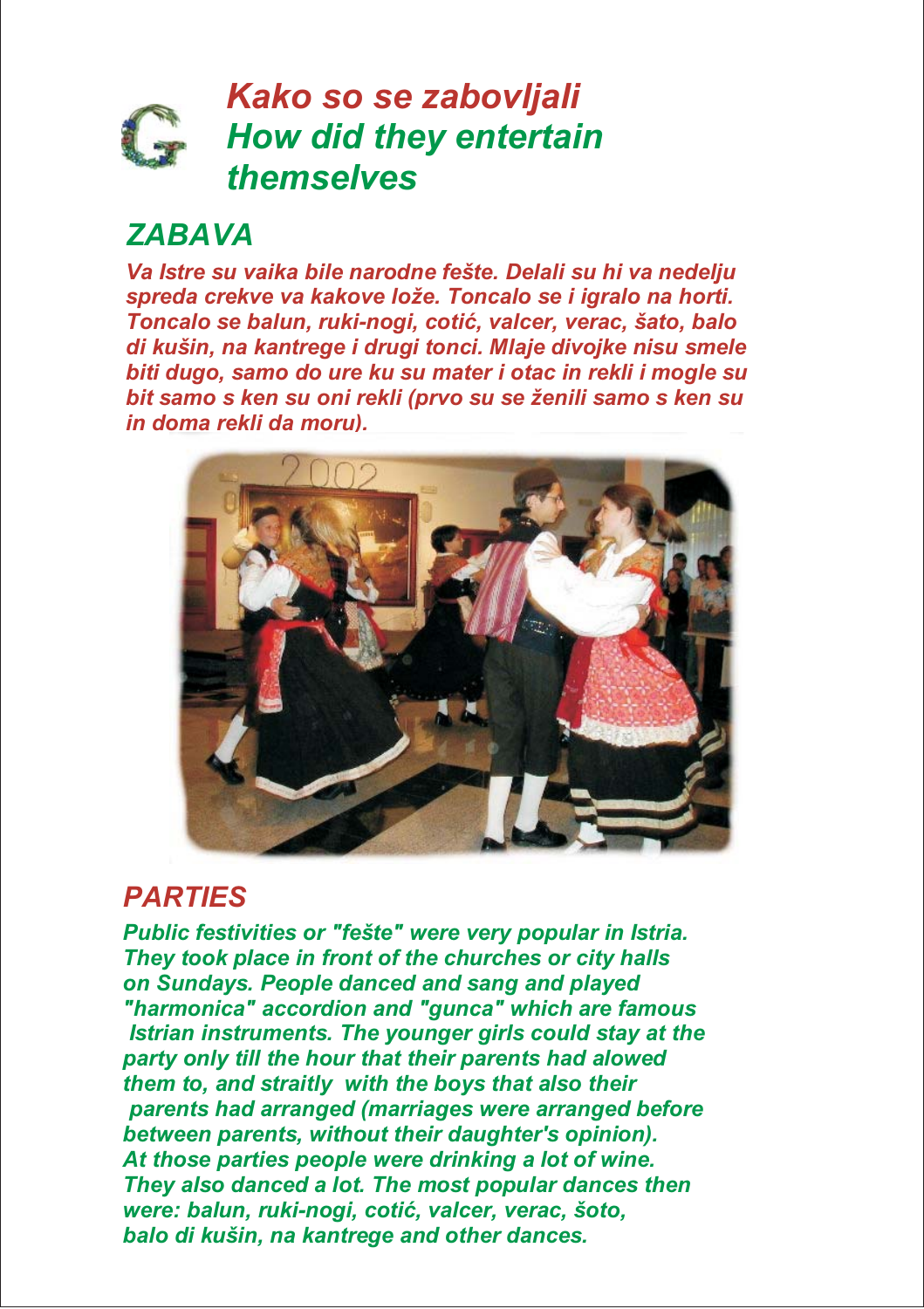#### *SPORT*

*Anke prvo su vajka igrali na balon. Somi su delali bali tako da su je zašili od storih kusi krpa i guma. Zvali su je balon. Puno su se igrali i sa glinenih balotah, ke su anke delali doma sami, a igralo se tako da se bala od gline na ku je bi takan špog vrtila i onda hitala ča daje. Najboji je bi onaj isti ki je hiti najdaje.*

*Naši stori su anke dosta peljali bičikletu samo ča su prvo bičiklete bile puno drugošje i puno sporeje nego danas.*

#### *SPORTS*

*Even then football was very popular, but they couldn't offord to buy balls so they made them out of pieces of rubber and parts of sheets and other fabrics that they could find, in the way that they sawed all that up into a ball which they called "balun".*

*Very popular were also balls made of clay which they made at home. A clay ball on which was attached some rope was spinned and then thrown as far as possible. The winner was the one who threw the ball the most.*

*Our grandfathers also loved bicycles. But bicycles from that time were very strange and not so fast as today (the wheel in the front was much bigger then the one in the back)*

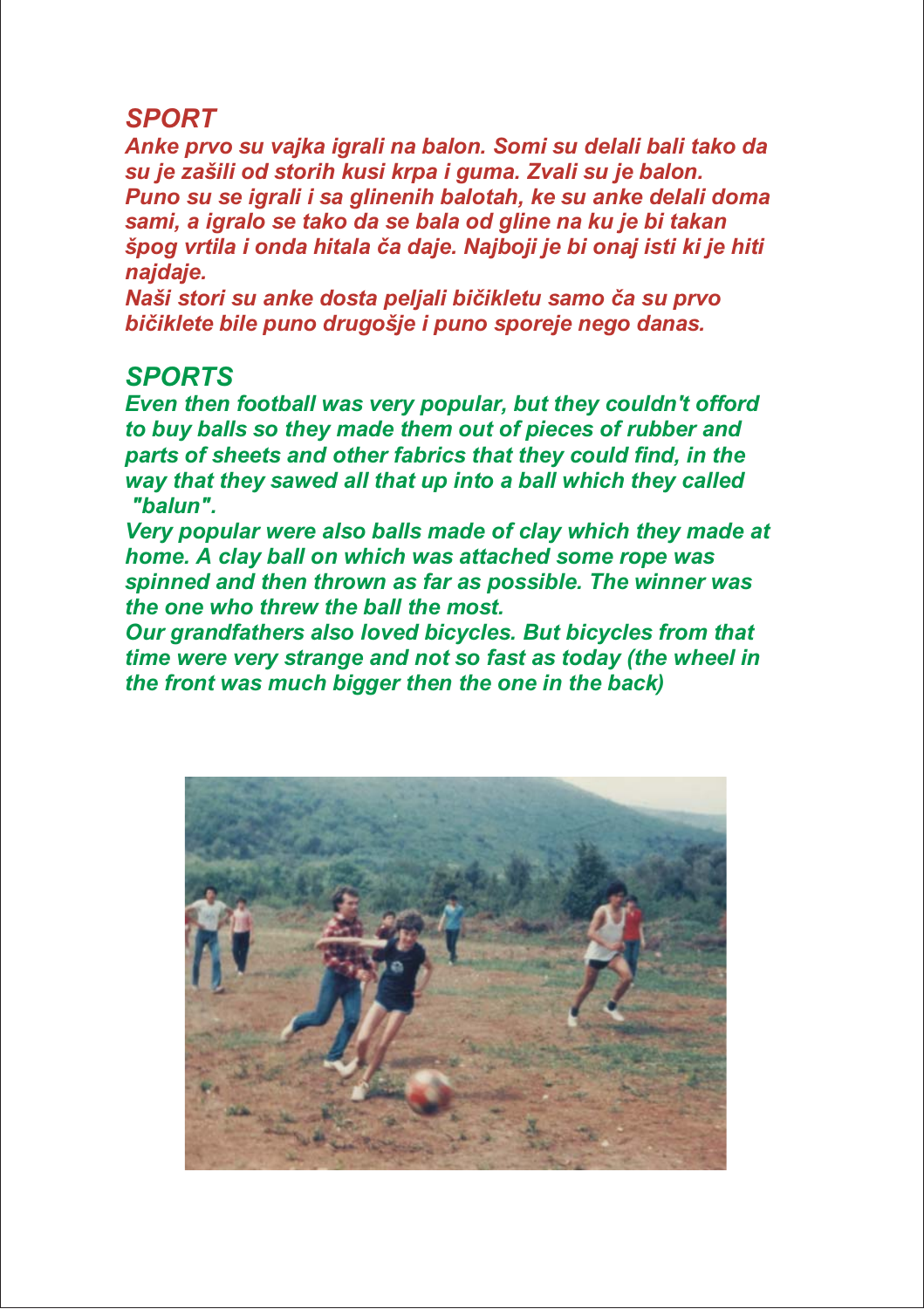#### *STORI ĐOGI OLD GAMES*

#### *ĐOG S MIĆI KAMIKI:*

*• Na tlo se va ðir stavi pet mićih kamiki, a saki ki igro drži još po jenega va ruke. Moru igrat samo dvo od njih, a more i više. Đog počne tako da saki ki igro hiti kamik z ruke vajer i dok taj kamik pada, onaj ki igro mora zet drugega s tla. Pokle tega hita ta dvo kamika i zima tretega s tla. Ako ne rivo ćapat kamiki i oni mu podu na tlo on više ne more igrat. Dobiva onaj ki na kraju ima najviše kamiki va ruke.*

#### *GAME WITH LITTLE STONES*

*• You have to fold five little stones into the circle, and each player has another stone in his hand. The number of players is unlimited. The game starts when each player tosses the stone from the hand, and in the meantime when it falls down, he has to pick up another stone from the floor. Than he tosses these two stones and picks the third stone from the floor. If he doesn't manage to catch the rocks, he is out of game. The winner is the player who in the end has the most stones in his hand.*

#### *ĐOG S KOLONBARI*

*• Za igrat nan robi jena palica duga poli jenega metra i desetak drvenih kolonbari. Ta palica se zabije u tlo, a oni ki igraju stoje por metar dugo od palice i moraju ca više kolonbari hitit na palicu. Na kraju će dobit onaj ki je najviše kolonbari zade na palicu.*

#### *GAME WITH WOODEN CIRCLES*

*• For this game you need one stick and about ten wooden circles. This stick has to be sticked into the ground and the players stand at the certain distance. The point is to throw as much circles as possible on to the stick. In this game wins that player with the biggest number of the circles on the stick.*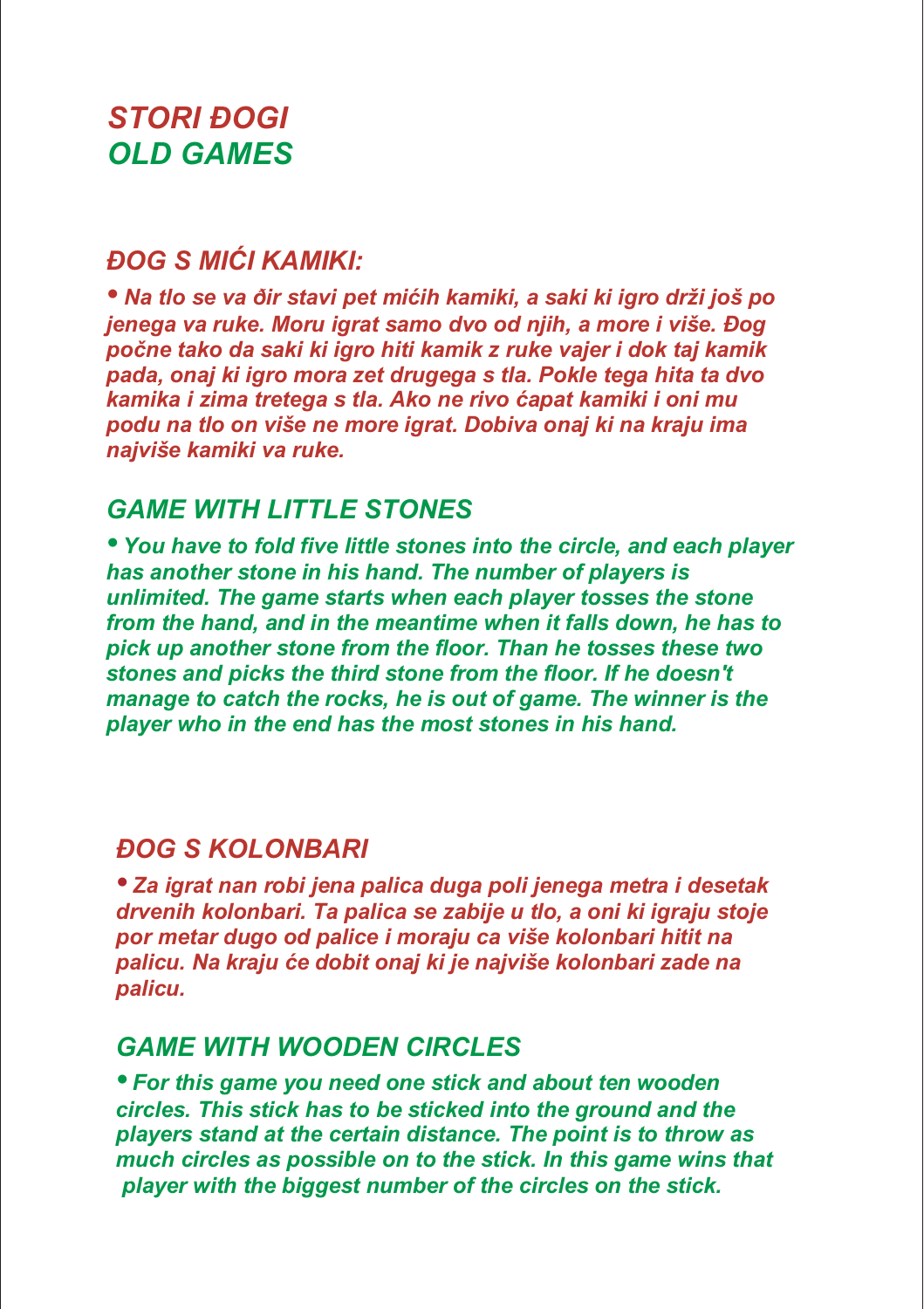

#### *ZBIJAT JOJA*

*Igro se tako da se jeno kuhano joje stavi blizu poli zida, a oni ki igroju zbijaju to joje s mićimi dinari. Oni ki igroju moraju bit por koraki dugo od joja. Dobiva onaj ki prvi zbije joje.*



#### *SHOOTING EGGS*

*Players have to put one boiled egg beside the wall and they shoot it with little coins from certain distance. The winner is the one who shoots the egg first.*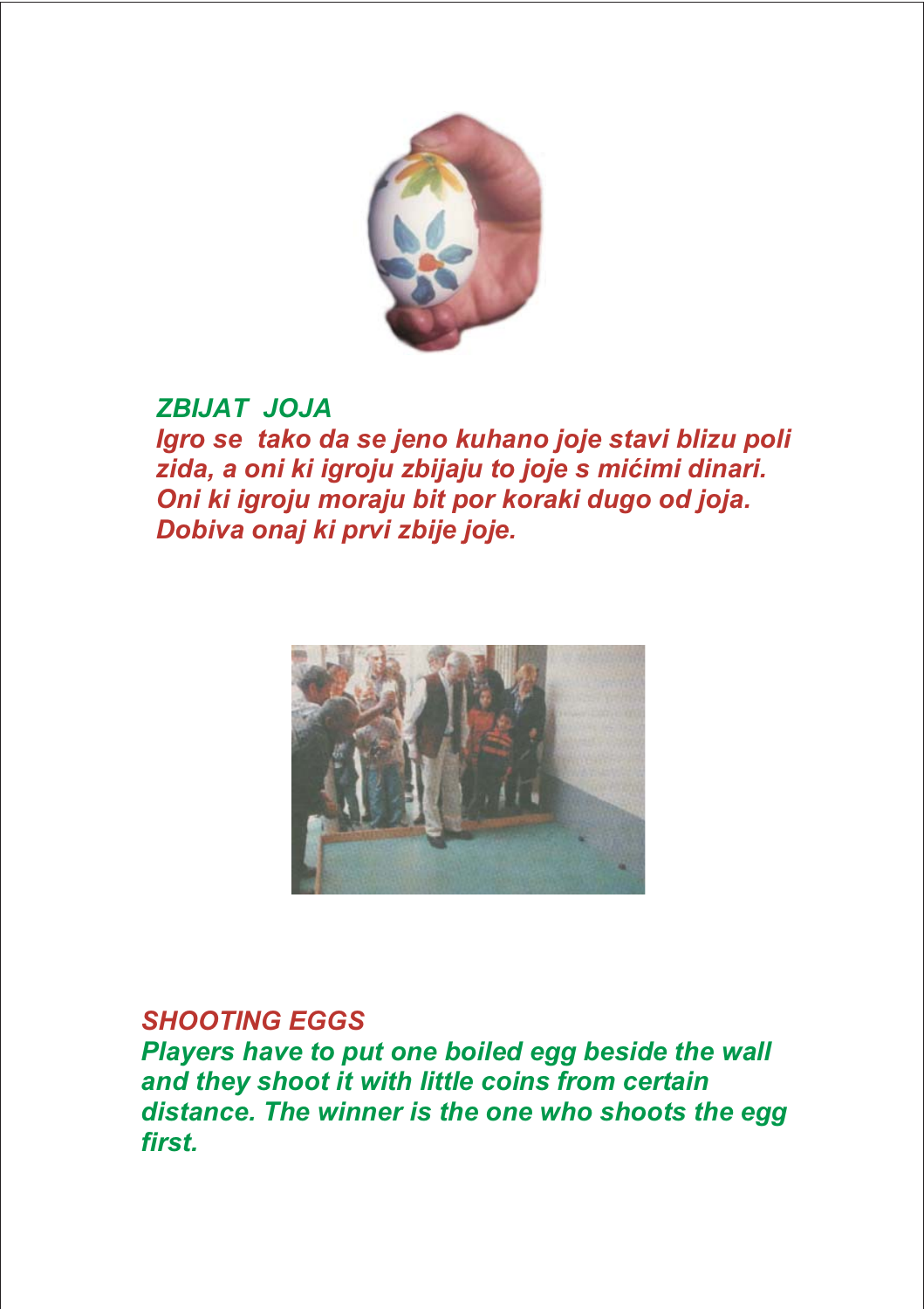*Naši stori neso imeli stvora kako ca hi imamo mi, viture, TV, čelulari, kompjuteri, ma so bili "somi svoj majstor" i živeli su va nature i s naturo.*

*Z ven mićen libreten smo provali pokazat vam pasano vreme i da bolje kapite se ca so nan naši stori pustili da bi nan pokle bilo lepše.*



*Our ancestors didn't have products of modern technology, cars, TV, mobile phones, computers, but they were "masters" of every situation and they lived in nature and with nature.*

*This book is our attempt of going into the past in order to see the importance of preserving our natural and cultural heritage. We want to inform the readers of this book, with this special part of the heritage of our country.*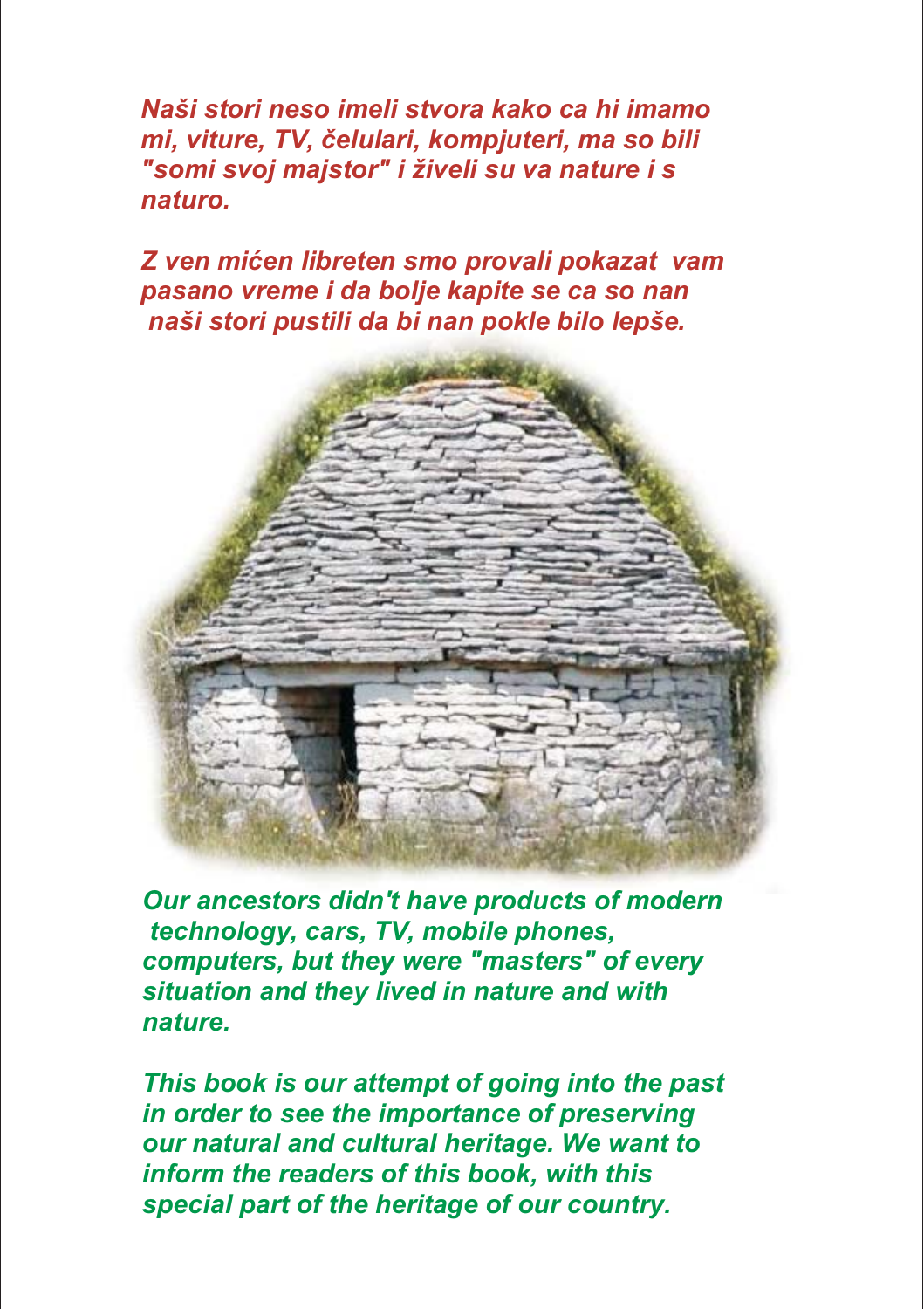

*Dajmi mola pit kafe Bit ću s tobom po noće Dajmi mola jest pršuta, Bušat ću te sve do jutra.*

Tugnid Ama Dunya Tihana<br>Biana Dunya Kanyela<br>Wakina Amnen's Katian<br>Kristiya Amnen's Katian<br>Kristiya Amdrea Wana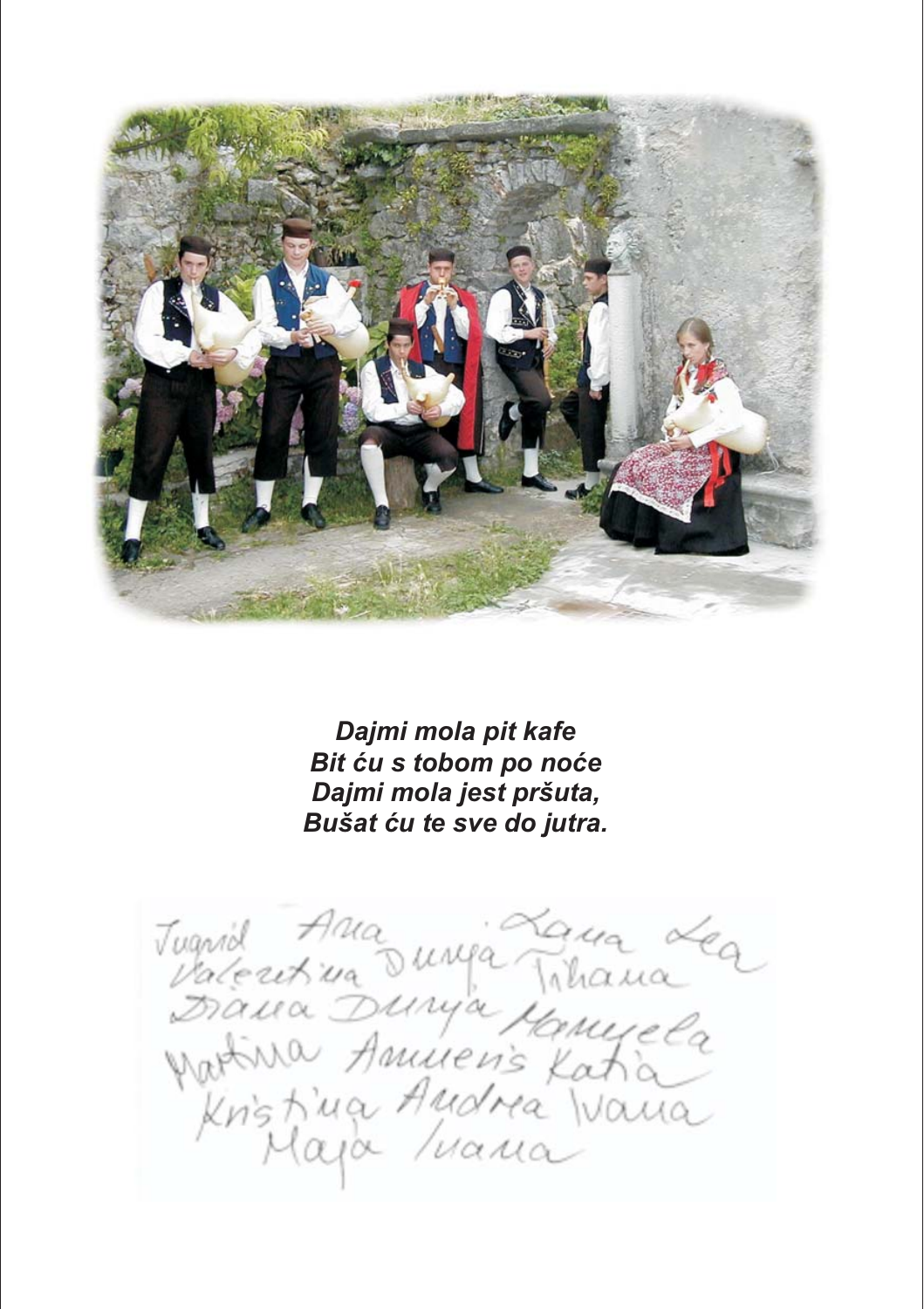*Labin, 2003.g.*

II

pury Novel